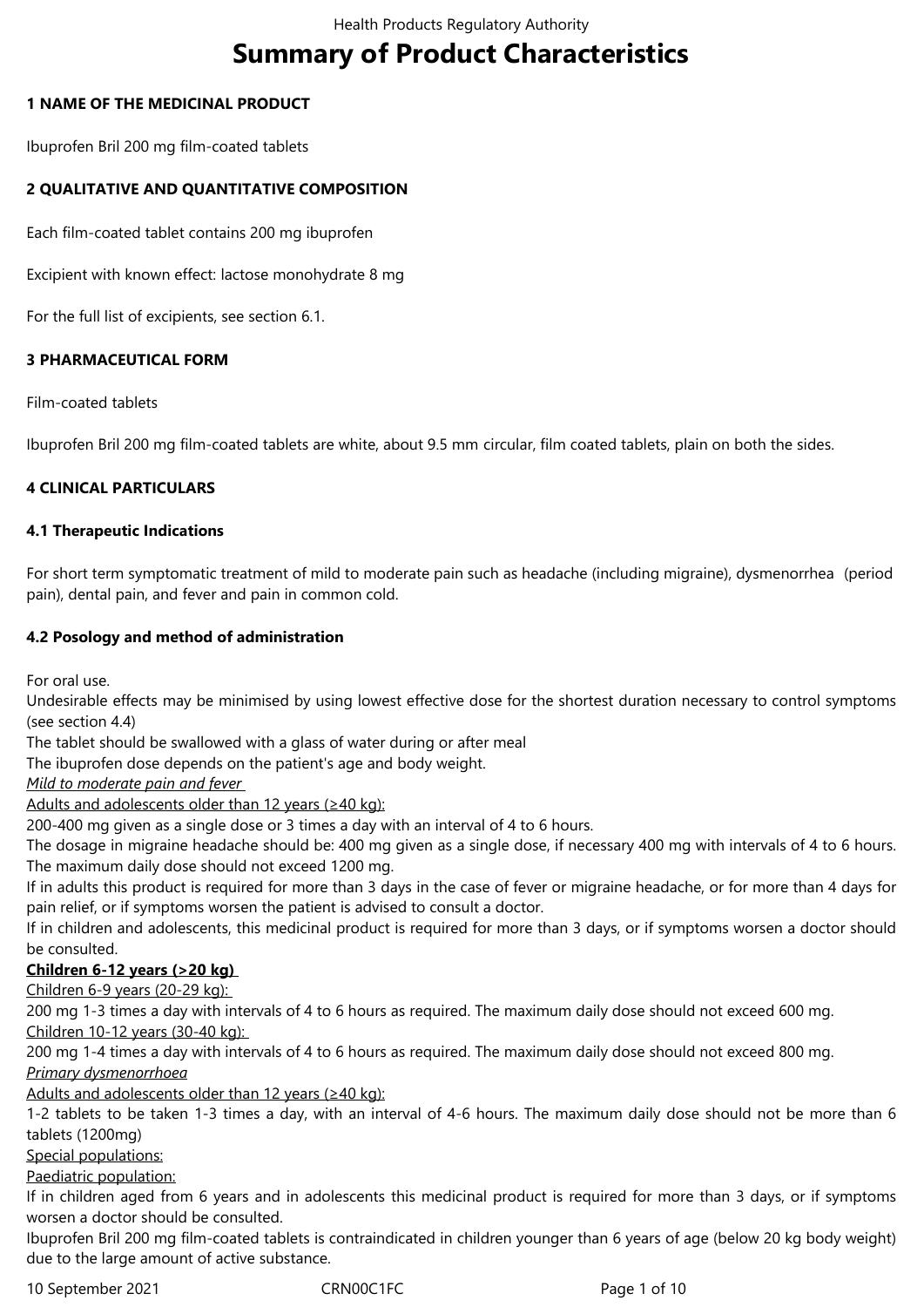## Older people

NSAIDs should be used with particular caution in elderly patients who are more prone to adverse events and are at increased risk of potentially fatal gastrointestinal haemorrhage, ulceration or perforation (see section 4.4). If treatment is considered necessary, the lowest dose for the shortest duration necessary to control symptoms should be used. Treatment should be reviewed at regular intervals and discontinued if no benefit is seen or intolerance occurs. Impaired renal function

In patients with mild or moderate reduction of renal function, the dose should be kept as low as possible for the shortest duration necessary to control symptoms and renal function monitored. (For patients with severe renal failure see section 4.3). Impaired liver function

In patients with mild or moderate reduction of liver function the dose should be kept as low as possible for the shortest duration necessary to control symptoms and liver function monitored. (For patients with severe liver failure see section 4.3).

# **4.3 Contraindications**

Ibuprofen Bril Tablets is contraindicated in patients with:

- hypersensitivity to the active substance or to any of the excipients listed in 6.1
- previous hypersensitivity reactions (e.g. asthma, rhinitis, urticaria or angioedema) in response to acetylsalicylic acid or other NSAIDs
- history of gastrointestinal bleeding or perforation, related to previous NSAIDs therapy
- active, or history of recurrent peptic ulcer/haemorrhage (two or more distinct episodes of proven ulceration or bleeding)
- severe hepatic or severe renal insufficiency
- severe heart failure (NYHA Class IV)
- last trimester of pregnancy (see section 4.6)
- significant dehydration (caused by vomiting, diarrhoea or insufficient fluid intake)
- cerebrovascular or other active bleeding
- dishaematopoiesis of unknown origin
- children younger than 6 years of age (below 20 kg body weight) because this tablet strength is not suitable due to the large amount of active substance.

# **4.4 Special warnings and precautions for use**

The use of Ibuprofen Bril Tablets with concomitant NSAIDs including cyclooxygenase-2 selective inhibitors should be avoided. Undesirable effects may be minimised by using the lowest effective dose for the shortest duration necessary to control symptoms (see section 4.2 and GI and cardiovascular risks below). Patients treated with NSAIDs long term should undergo regular medical supervision to monitor for adverse events.

Ibuprofen Bril Tablets should only be administered under strict consideration of the benefit-risk ratio in the following conditions:

- Systemic Lupus Erythematosus (SLE) or other autoimmune diseases.
- Congenital disturbance of porphyrin metabolism (e.g. acute intermittent porphyria)
- The first and second trimester of pregnancy
- Lactation

Special care has to be taken in the following cases:

- Gastrointestinal diseases including chronic inflammatory intestinal disease (ulcerative colitis, Crohn's disease)
- Cardiac insufficiency and hypertension
- Reduced renal function
- Hepatic dysfunction
- Disturbed haematopoiesis
- Blood coagulation defects
- Allergies, hay fever, chronic swelling of nasal mucosa, adenoids, chronic obstructive airway disease or bronchial asthma
- Immediately after major surgical interventions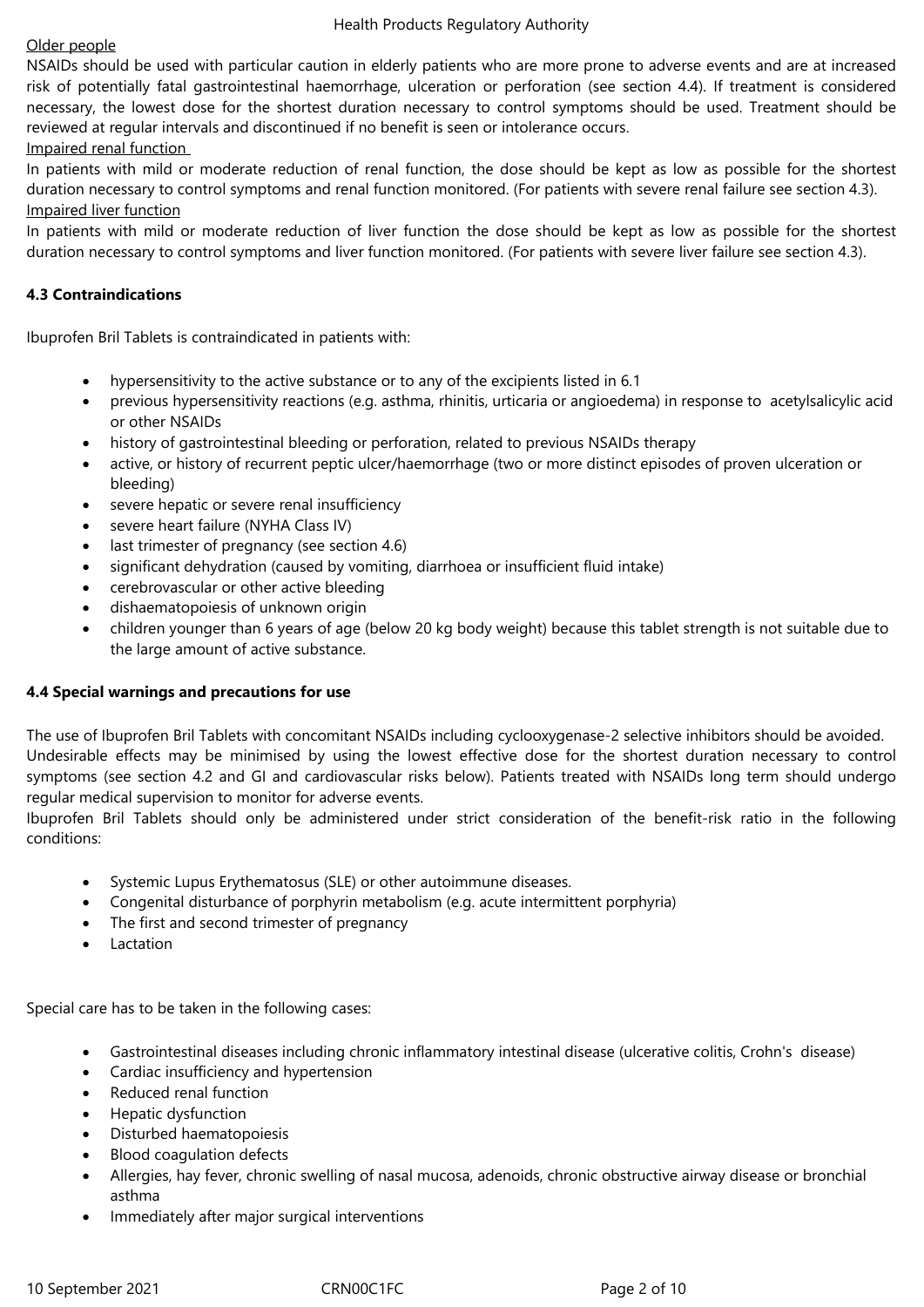#### *Gastrointestinal bleeding, ulceration and perforation*

GI bleeding, ulceration or perforation, which can be fatal, has been reported with all NSAIDs at any time during treatment, with or without warning symptoms or a previous history of serious GI events.

The risk of GI bleeding, ulceration or perforation is higher with increasing NSAID doses, in patients with a history of ulcer, particularly if complicated with haemorrhage or perforation (see section 4.3), and in the elderly. These patients should commence treatment on the lowest dose available.

Combination therapy with protective agents (e.g. misoprostol or proton pump inhibitors) should be considered for these patients, and also for patients requiring concomitant low-dose acetylsalicylic acid, or other medicinal products likely to increase gastrointestinal risk. (See below and section 4.5).

Patients with a history of GI toxicity, particularly when elderly, should report any unusual abdominal symptoms (especially GI bleeding) particularly in the initial stages of treatment.

Caution should be advised in patients receiving concomitant medications which could increase the risk of ulceration or bleeding, such as oral corticosteroids, anticoagulants such as warfarin or heparin, selective serotonin-reuptake inhibitors or anti-platelet agents such as acetylsalicylic acid (see section 4.5).

When GI bleeding or ulceration occurs in patients receiving Ibuprofen Bril Tablets, the treatment should be withdrawn.

NSAIDs should be given with care to patients with a history of gastrointestinal disease (ulcerative colitis, Crohn's disease) as their condition may be exacerbated. (See section 4.8).

#### *Older people*

The older people have an increased frequency of adverse reactions to NSAIDs, especially gastrointestinal bleeding and perforation which may be fatal (see section 4.2).

#### *Cardiovascular and cerebrovascular effects*

Appropriate monitoring and advice are required for patients with a history of hypertension and/or mild to moderate congestive heart failure as fluid retention, hypertension and oedema have been reported in association with NSAID therapy. Clinical studies suggest that use of ibuprofen, particularly at high dose (2400 mg/day) , may be associated with a small increased risk of arterial thrombotic events (for example myocardial infarction or stroke). Overall, epidemiological studies do not suggest that low-dose ibuprofen (e.g. ≤ 1200 mg/day) is associated with an increased risk of arterial thrombotic events. Patients with uncontrolled hypertension, congestive heart failure (NYHA II-III), established ischaemic heart disease, peripheral arterial disease, and/or cerebrovascular disease should only be treated with ibuprofen after careful consideration and high doses (2400 mg/day) should be avoided. Similar consideration should be made before initiating longer-term treatment of patients with risk factors for cardiovascular events (e.g. hypertension, hyperlipidaemia, diabetes mellitus, smoking), particularly if high doses of ibuprofen (2400 mg/day) are required.

#### *Severe skin reactions*

Serious skin reactions, some of them fatal, including exfoliative dermatitis, Stevens-Johnson syndrome, and toxic epidermal necrolysis, have been reported very rarely in association with the use of NSAIDs (see section 4.8). Patients appear to be at highest risk of these reactions early in the course of therapy, the onset of the reaction occurring in the majority of cases within the first month of treatment. Acute generalised exanthematous pustulosis (AGEP) has been reported in relation to Ibuprofen-containing products. Ibuprofen Bril Tablets should be discontinued, at the first appearance of signs and symptoms of severe skin reactions, such as skin rash, mucosal lesions, or any other sign of hypersensitivity.

#### *Renal effect*

Ibuprofen may cause the retention of sodium, potassium and fluid in patients who have not previously suffered from renal disorders because of its effect on renal perfusion. This may cause oedema or even lead to cardiac insufficiency or hypertension in predisposed patients.

As with other NSAIDs, the prolonged administration of ibuprofen to animals has resulted in renal papillary necrosis and other pathological renal changes. In humans, there have been reports of acute interstitial nephritis with haematuria, proteinuria and occasionally nephrotic syndrome. Cases of renal toxicity have also been observed in patients in whom prostaglandins play a compensatory role in the maintenance of renal perfusion. In these patients, administration of NSAIDs may cause a dose-dependent reduction in prostaglandin formation and, secondarily, in renal blood flow, which may precipitate overt renal decompensation. Patients at greatest risk of suffering this reaction are those with renal dysfunction, heart failure, hepatic dysfunction, those taking diuretics and ACE inhibitors and the elderly. Discontinuation of NSAID treatment is generally followed by recovery to the pre-treatment state.

There is a risk of renal impairment in dehydrated children and adolescents.

#### *Other precautions*

Bronchospasm, urticaria or angioedema may be precipitated in patients suffering from or with a previous history of bronchial asthma, chronic rhinitis, sinusitis, nasal polyps, adenoids or allergic diseases.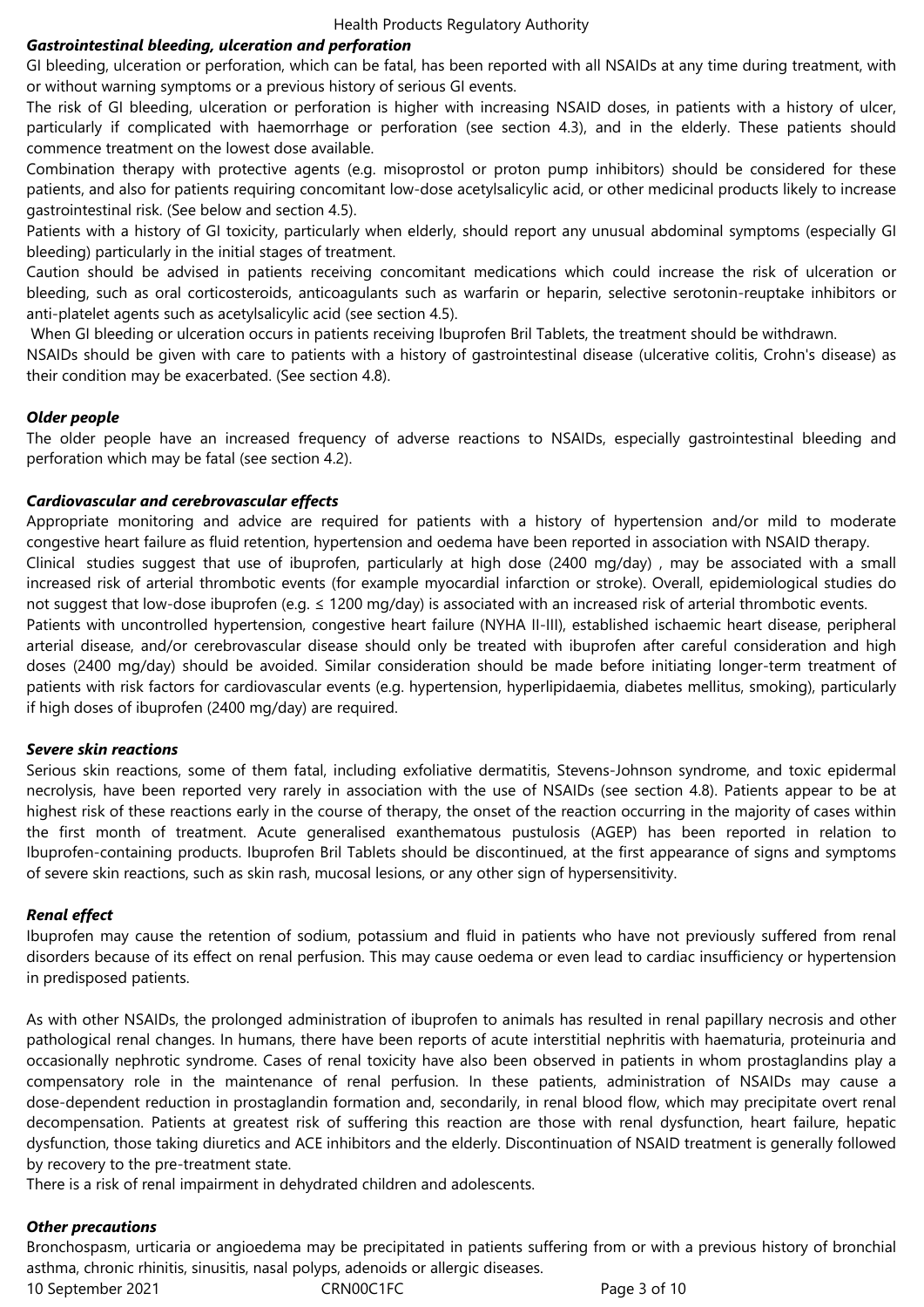Prolonged use of any type of painkiller for headaches can make them worse. If this situation is experienced or suspected, medical advice should be obtained and treatment should be discontinued. The diagnosis of medication overuse headache (MOH) should be suspected in patients who have frequent or daily headaches despite (or because of) the regular use of headache medications. In general the habitual intake of analgesics, particularly the combination use of different analgesic substances, may cause permanent renal damage and a risk of renal failure (analgesics nephropathy).

During treatment with ibuprofen, some cases with symptoms of aseptic meningitis, such as stiff neck, headache, nausea, vomiting, fever or disorientation have been observed in patients with existing auto-immune disorders (such as systemic lupus erythematosus, mixed connective tissue disease).

Ibuprofen may temporarily inhibit platelet aggregation and prolong the bleeding time. Therefore, patients with coagulation defects or on anticoagulant therapy should be observed carefully.

In case of long-term treatment with ibuprofen a periodical monitoring of hepatic and renal function as well as the blood count is necessary, especially in high risk patients.

Consumption of alcohol should be avoided since it may intensify side effects of NSAIDs, especially if affecting the gastrointestinal tract or the central nervous system.

Patients on ibuprofen should report to their doctor signs or symptoms of gastro-intestinal ulceration or bleeding, blurred vision or other eye symptoms, skin rash, weight gain or oedema.

There is some evidence that medicinal products which inhibit cyclo-oxygenase/ prostaglandine synthesis may cause impairment of female fertility by an effect on ovulation. This is reversible on withdrawal of treatment.

Patients with rare hereditary problem of galactose intolerance, the Lapp lactase deficiency or glucose-galactose malabsorption should not take this medicine.

## **4.5 Interaction with other medicinal products and other forms of interactions**

## *Concomitant use of ibuprofen and the following substances should be avoided:*

*Acetylsalicylic acid*: Concomitant administration of ibuprofen and acetylsalicylic acid is not generally recommended because of the potential of increased adverse effects. Experimental data suggest that ibuprofen may competitively inhibit the effect of low dose acetylsalicylic acid on platelet aggregation when they are dosed concomitantly. Although there are uncertainties regarding extrapolation of these data to the clinical situation, the possibility that regular, long-term use of ibuprofen may reduce the cardioprotective effect of low-dose acetylsalicylic acid cannot be excluded. No clinically relevant effect is considered to be likely for occasional ibuprofen use (see section 5.1)

*Other NSAIDs*: As a result of synergistic effects, the concurrent use of several NSAIDs can increase the risk of gastrointestinal ulcers and haemorrhage. Co-administration of ibuprofen with other NSAIDs should therefore be avoided (see section 4.4).

*Anti-coagulants*: NSAIDs may enhance the effects of anticoagulants, such as warfarin or heparin (see section 4.4). In case of simultaneous treatment, monitoring of the coagulation state is recommended.

*Ticlopidin*: NSAIDs should not be combined with ticlopidine due to a risk of an additive effect in the inhibition of the platelet function.

*Methotrexate*: NSAID inhibits the tubular secretion of methotrexate and certain metabolic interactions can occur resulting in decreased clearance of methotrexate. The administration of Ibuprofen Bril Tablets within 24 hours before or after the administration of methotrexate can lead to an elevated concentration of methotrexate and an increase in its toxic effects. Therefore, concomitant use of NSAIDs and high doses of methotrexate should be avoided. Also, the potential risk of interactions in low dose treatment with methotrexate should be considered, especially in patients with impaired renal function. In combined treatment, renal function should be monitored.

Ibuprofen (like other NSAIDs) should be taken only with caution in combination with the following substances: *Moclobemide*: Enhances the effect of ibuprofen.

*Phenytoin, lithiumand digoxin*: The concomitant use of ibuprofen with digoxin, phenytoin or lithium preparations may increase serum levels of these medicinal products. A check of serum-lithium, serum digoxin and serum-phenytoin is not as a rule required on correct use (maximum over 4 days).

*Diuretics and antihypertensives*: Diuretics and ACE-inhibitors can increase the nephrotoxicity of NSAIDs. NSAIDs can reduce the effect of diuretics and antihypertensives including ACE-inhibitors and beta-blockers. In patients with reduced kidney function (e.g. dehydrated patients or elderly patients with reduced kidney function), the concomitant use of an ACE inhibitor and angiotension II antagonist with a cyclooxygenase-inhibiting medicinal product can lead to further impairment of kidney function and through to acute renal failure. This is usually reversible. Such combination should therefore only be used with

10 September 2021 CRN00C1FC Page 4 of 10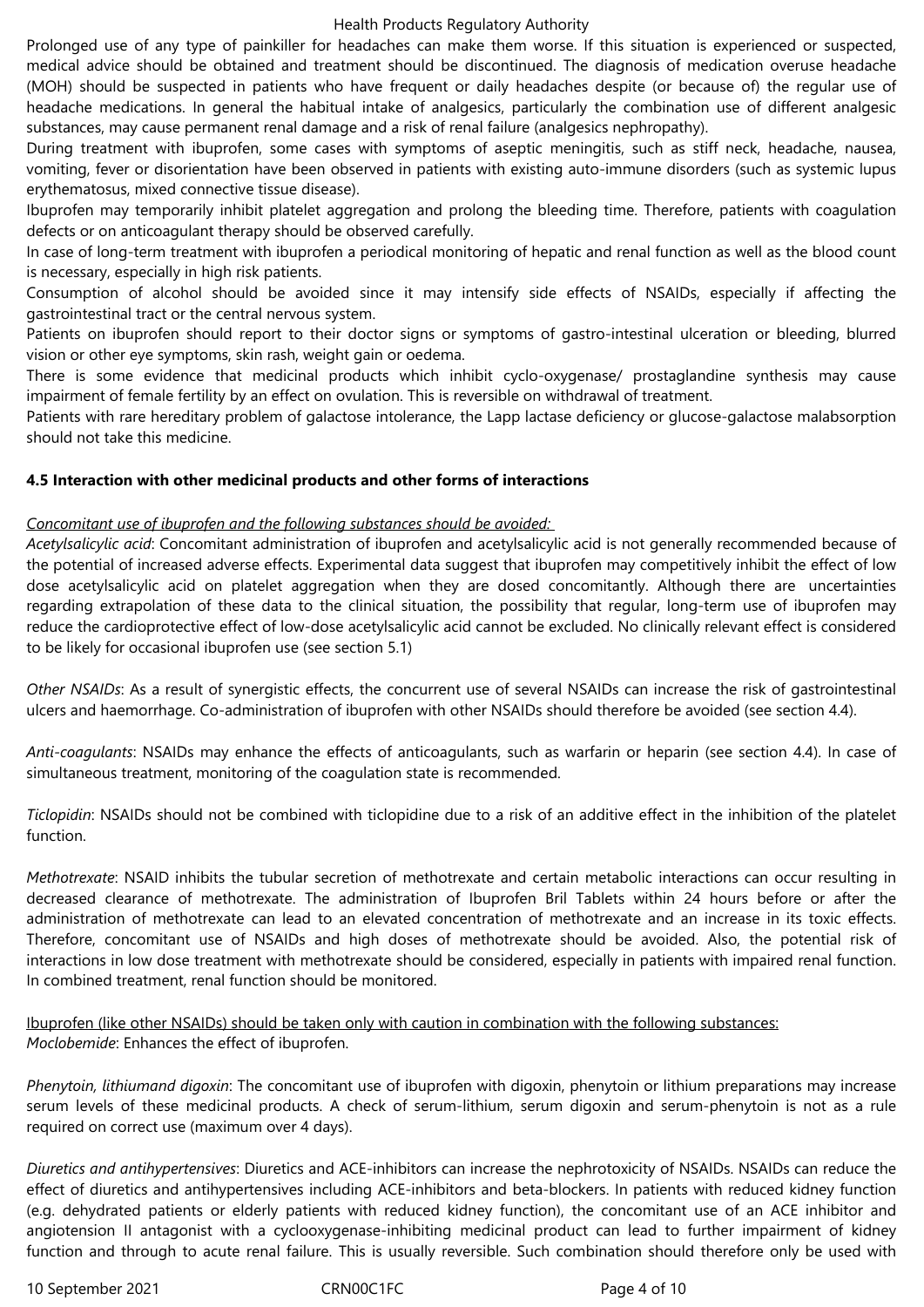caution, especially in elderly patients. The patients have to be instructed to drink sufficient liquid and periodic monitoring of the kidney values should be considered for the time immediately after the start of the combination therapy.

The concomitant administration of Ibuprofen Bril and potassium sparing diuretics or ACE inhibitors can result in hyperkalaemia.

*Captopril*: Experimental studies indicate that ibuprofen counteracts the effect of captopril of increased sodium excretion.

*Aminoglycosides*: NSAIDs can slow down the elimination of aminoglycosides and increase their toxicity.

*Selective serotonin reuptake inhibitors (SSRIs)*: Increased risk of gastrointestinal bleeding (see section 4.4).

*Ciclosporine*: The risk of kidney damage by ciclosporin is increased by the concomitant administration of certain NSAIDs. This effect cannot be ruled out for the combination of ciclosporine and ibuprofen, either.

*Cholestyramine*: Concomitant treatment with cholestyramine and ibuprofen results in prolonged and reduced (25%) absorption of ibuprofen. The medicinal products should be administered with at least one hour interval.

*Tacrolimus*: Elevated risk of nephrotoxicity.

*Zidovudine*: There is evidence of an increased risk of haemarthrosis and haematoma in HIV positive haemophilia patients receiving concurrent treatment with zidovudine and ibuprofen. There may be an increased risk of haematotoxicity during concomitant use of zidovudine and NSAIDs. Blood counts 1-2 weeks after starting use together are recommended.

*Ritonavir*: May increase the plasma concentrations of NSAIDs.

*Mifepristone*: If NSAIDs are used within 8-12 days after mifepristone administration they can reduce the effect of mifepristone.

*Probenecid or sulfinpyrazone*: May cause a delay in the elimination of ibuprofen. The uricosuric action of these substances is decreased.

*Quinolone antibiotics*: Patients taking NSAIDs and quinolones may have an increased risk of developing convulsions.

*Sulphonylureas*: NSAIDs can increase the hypoglycemic effect of sulphonylureas. In the case of simultaneous treatment, monitoring of blood glucose levels is recommended.

*Corticosteroids*: Increased risk of gastrointestinal ulceration or bleeding (see section 4.4).

*Anti-platelet aggregation agents (e.g. clopidogrel and ticlopidine):* Increase the risk of gastrointestinal bleeding (see section 4.4).

*Alcohol, bisphosphonates and oxpentifylline (pentoxyflline):* May potentiate the GI side-effects and the risk of bleeding and ulceration.

*Baclofen*: Elevated baclofen toxicity.

*CYP2C9 Inhibitors*: Concomitant administration of ibuprofen with CYP2C9 inhibitors may increase the exposure to ibuprofen (CYP2C9 substrate). In a study with voriconazole and fluconazole (CYP2C9 inhibitors) an increased S(+)-ibuprofen exposure by approximately 80 to 100% has been shown. Reduction of the ibuprofen dose should be considered when potent CYP2C9 inhibitors are administered concomitantly, particularly when high-dose ibuprofen is administered with either voriconazole or fluconazole.

#### **4.6 Fertility, pregnancy and lactation**

# **Pregnancy**

Inhibition of prostaglandin synthesis may adversely affect the pregnancy and/or the embryo/foetal development. Data from epidemiological studies suggest an increased risk of miscarriage and of cardiac malformation and gastroschisis after use of a prostaglandin synthesis inhibitor in early pregnancy. The absolute risk for cardiovascular malformation was increased from less than 1%, up to approximately 1.5%. The risk is believed to increase with dose and duration of therapy. In animals, administration of a prostaglandin synthesis inhibitor has been shown to result in increased pre- and post- implantation loss and embryo-foetal lethality. In addition, increased incidences of various malformations, including cardiovascular, have been reported in animals given a prostaglandin synthesis inhibitor during the organogenetic period. During the first and second

10 September 2021 CRN00C1FC Page 5 of 10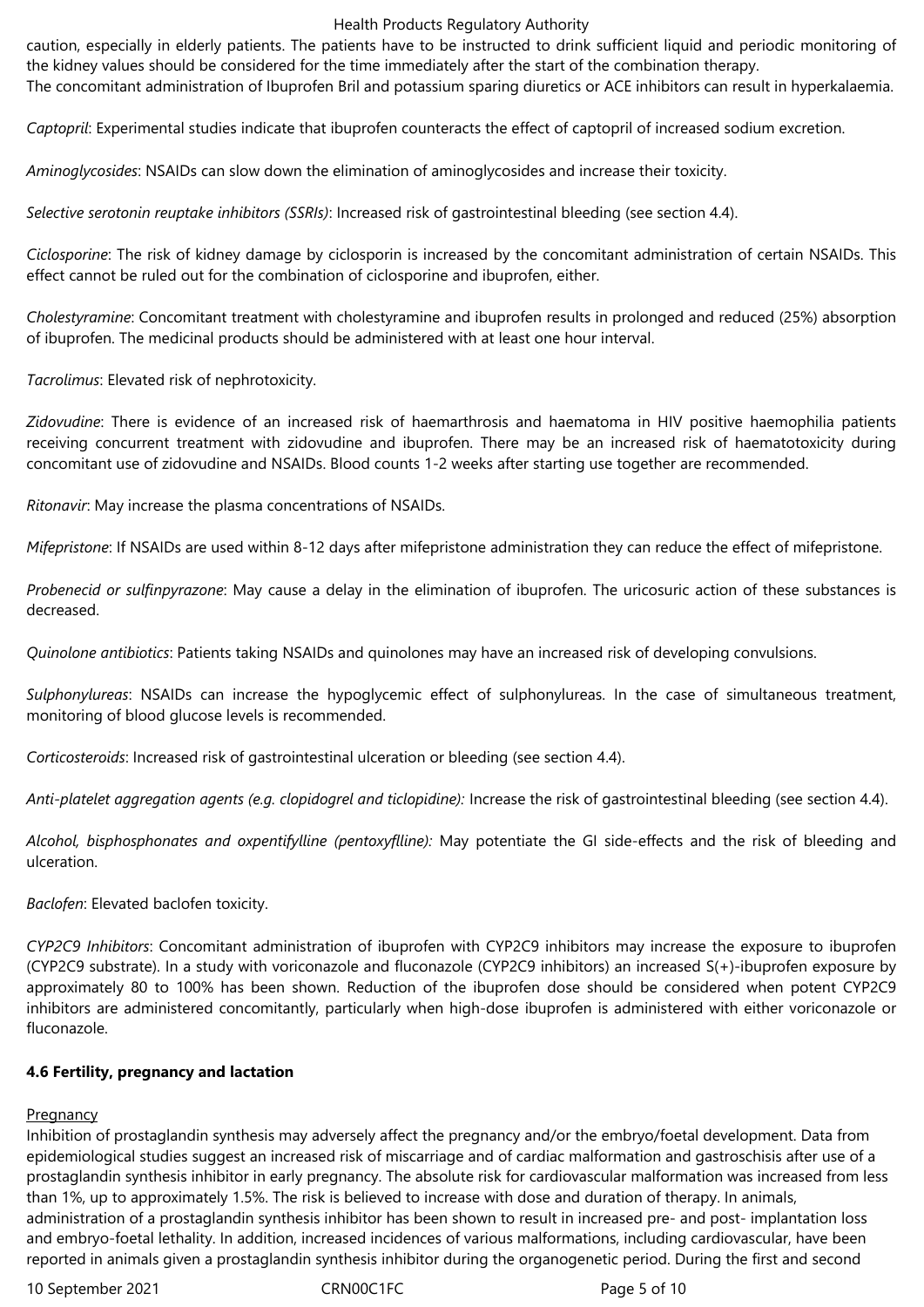trimester of pregnancy, Ibuprofen Bril should not be given unless clearly necessary. If Ibuprofen Bril is used by a woman attempting to conceive, or during the first and second trimester of pregnancy, the dose should be kept as low and duration of treatment as short as possible.

During the third trimester of pregnancy, all prostaglandin synthesis inhibitors may expose the foetus to:

- cardiopulmonary toxicity (with premature closure of the ductus arteriosus and pulmonary hypertension);
- renal dysfunction, which may progress to renal failure with oligo-hydramniosis;

the mother and the neonate, at the end of pregnancy to:

- possible prolongation of bleeding time, an anti-aggregating effect which may occur even at very low doses.
- inhibition of uterine contractions resulting in delayed or prolonged labour.

Consequently Ibuprofen Bril Tablets is contraindicated during the last trimester of pregnancy.

## Breast-feeding

Ibuprofen is excreted in breast milk, but with therapeutic doses during short term treatment, the risk for influence on infant seems unlikely. If, however, longer treatment is prescribed, early weaning should be considered.

## **Fertility**

The use of ibuprofen may impair fertility and is not recommended in women attempting to conceive. In women who have difficulties conceiving or who are undergoing investigation of infertility, withdrawal of ibuprofen should be considered.

# **4.7 Effects on ability to drive and use machines**

Ibuprofen generally has no adverse effects on the ability to drive and use machinery. However since at high dosage side effects such as fatigue, somnolence, vertigo (reported as common) and visual disturbances (reported as uncommon) may be experienced, the ability to drive a car or operate machinery may be impaired in individual cases. This effect is potentiated by simultaneous consumption of alcohol.

# **4.8 Undesirable effects**

The most commonly observed adverse events are gastrointestinal in nature. Peptic ulcers, perforation or GI bleeding, sometimes fatal, particularly in the elderly, may occur (see section 4.4). Nausea, vomiting, diarrhoea, flatulence, constipation, dyspepsia, abdominal pain, melaena, heamatemesis, ulcerative stomatitis, exacerbation of colitis and Crohn's disease (see section 4.4) have been reported following administration. Less frequently, gastritis has been observed.

Undesirable effects are mostly dose-dependent. Especially the risk for the occurrence of gastrointestinal bleedings depends on the dosage range and duration of the treatment. Other known risk factors, see section 4.4.

Clinical studies suggest that use of ibuprofen, particularly at high dose (2400 mg/day) may be associated with a small increased risk of arterial thrombotic events (for example myocardial infarction or stroke) (see section 4.4).

Oedema, hypertension, and cardiac failure, have been reported in association with NSAID treatment.

The undesirable effects are less frequent when the maximum daily dose is 1200 mg.

Assessment of adverse reactions is normally based on the following occurrence frequency:

Very common (≥1/10) Common (≥1/100 to <1/10) Uncommon (≥1/1,000 to <1/100) Rare (≥1/10,000 to <1/1,000) Very rare (<1/10,000) Not known (cannot be estimated from the available data)

| Body System       | Undesirable Effect                                                                                                                                                                                                                                             | Frequency |
|-------------------|----------------------------------------------------------------------------------------------------------------------------------------------------------------------------------------------------------------------------------------------------------------|-----------|
| Investigations    | increase of blood urea nitrogen, serum transaminases and<br>alkaline phosphatase, decrease in haemoglobin and<br>haematocrit values, inhibition of platelet aggregation,<br>prolonged bleeding time, decrease of serum calcium,<br>increase in serum uric acid | Rare      |
| Cardiac disorders | palpitations, heart failure, myocardial infarction, acute<br>pulmonary oedema, oedema                                                                                                                                                                          | Very rare |

10 September 2021 CRN00C1FC CROOSENGER Page 6 of 10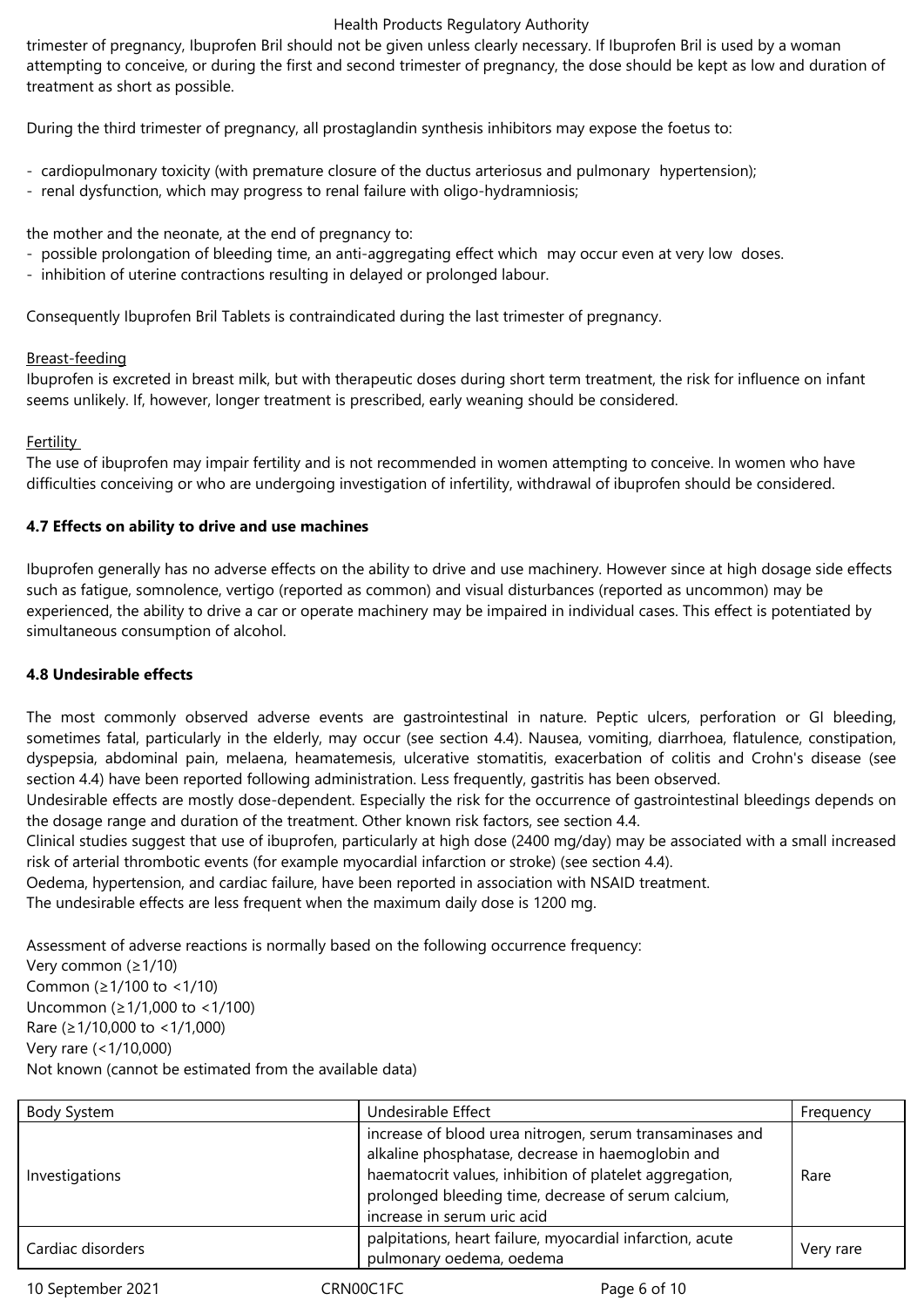| Blood and lymphatic system disorders            | symptoms or signs may include: fever, sore throat, surface                              | Very rare   |
|-------------------------------------------------|-----------------------------------------------------------------------------------------|-------------|
|                                                 | mouth ulcers, flu-like symptoms, severe fatigue, nasal and                              |             |
|                                                 | skin bleeding                                                                           |             |
| Nervous System disorders                        | headache, somnolence, vertigo, fatigue, agitation, dizziness,<br>insomnia, irritability | Common      |
|                                                 | aseptic meningitis                                                                      | Very rare   |
|                                                 | visual disturbances                                                                     | Uncommon    |
| Eye disorders                                   |                                                                                         |             |
|                                                 | toxic amblyopia                                                                         | Rare        |
| Ear and labyrinth disorders                     | Tinnitus                                                                                | Very rare   |
| Respiratory, thoracic and mediastinal disorders | rhinitis, bronchospasm                                                                  | Uncommon    |
|                                                 | Gastrointestinal disorders such as heartburn, dyspepsia,                                |             |
| Gastrointestinal disorders                      | abdominal pain and nausea, vomiting, flatulence, diarrhoea,                             | Very common |
|                                                 | constipation                                                                            |             |
|                                                 | gastrointestinal ulcers, sometimes with bleeding and                                    |             |
|                                                 | perforation (see section 4.4), occult blood loss which may                              |             |
|                                                 | lead to anaemia, melaena, haematemesis, ulcerative                                      | Common      |
|                                                 | stomatitis, colitis, exacerbation of inflammatory bowel                                 |             |
|                                                 | disease, complications of colonic diverticula (perforation,                             |             |
|                                                 | fistula)                                                                                |             |
|                                                 | Gastritis                                                                               | Uncommon    |
|                                                 | oesophagitis, pancreatitis, intestinal strictures.                                      | Very rare   |
|                                                 | development of oedema especially in patients with arterial                              |             |
| Renal and urinary disorders                     | hypertension or renal insufficiency, nephrotic syndrome,                                |             |
|                                                 | interstitial nephritis which can be associated with renal                               | Uncommon    |
|                                                 | failure                                                                                 |             |
|                                                 | renal papillary necrosis in long-term use (see section 4.4)                             | Very rare   |
| Skin and subcutaneous tissue disorders          | photosensitivity                                                                        | Uncommon    |
|                                                 | severe forms of skin reactions (erythema multiforme,                                    |             |
|                                                 | exfoliative dermatitis, bullous reactions including                                     |             |
|                                                 | Stevens-Johnson syndrome and toxic epidermal necrolysis,                                | Very rare   |
|                                                 | alopecia, necrotising fascitis                                                          |             |
|                                                 | Drug reaction with eosinophilia and systemic symptoms                                   |             |
|                                                 | (DRESS syndrome), Acute generalised exanthematous                                       | Not known   |
|                                                 | pustulosis (AGEP)                                                                       |             |
|                                                 | Fixed drug eruptions                                                                    | Not known   |
| Vascular disorder                               | hypertension                                                                            | Very rare   |
|                                                 | hypersensitivity reactions such as urticaria, pruritus, purpura                         |             |
| Immune System disorders                         | and exanthema as well as asthma attacks (sometimes with                                 | Uncommon    |
|                                                 | hypotension)                                                                            |             |
|                                                 | Lupus erythematosus syndrome                                                            | Rare        |
|                                                 | severe hypersensitivity reactions. The symptoms may include:                            |             |
|                                                 | facial oedema, swelling of the tongue, internal laryngeal                               |             |
|                                                 | swelling with constriction of the airways, dyspnoea,                                    | Very rare   |
|                                                 | tachycardia, fall of blood pressure to the point of                                     |             |
|                                                 | life-threatening shock.                                                                 |             |
|                                                 |                                                                                         |             |
| Hepatobiliary disorders                         | liver dysfunction, liver damage, especially in long-term use,                           | Very rare   |
|                                                 | liver failure, acute hepatitis, jaundice                                                |             |
| Psychiatric disorder                            | depression, confusion, hallucinations                                                   | Rare        |

#### **Reporting of suspected adverse reactions**

Reporting suspected adverse reactions after authorisation of the medicinal product is important. It allows continued monitoring of the benefit/risk balance of the medicinal product. Healthcare professionals are asked to report any suspected adverse reactions via HPRA Pharmacovigilance, Earlsfort Terrace, IRL- Dublin 2; Tel: +353 16764971 ; Fax: +353 1 6762517 . Website: http://hpra.ie/; E-mail: medsafety@hpra.ie

## **4.9 Overdose**

10 Septe[mber 2021](http://hpra.ie/) CRN00C1FC CRNOC1FC Page 7 of 10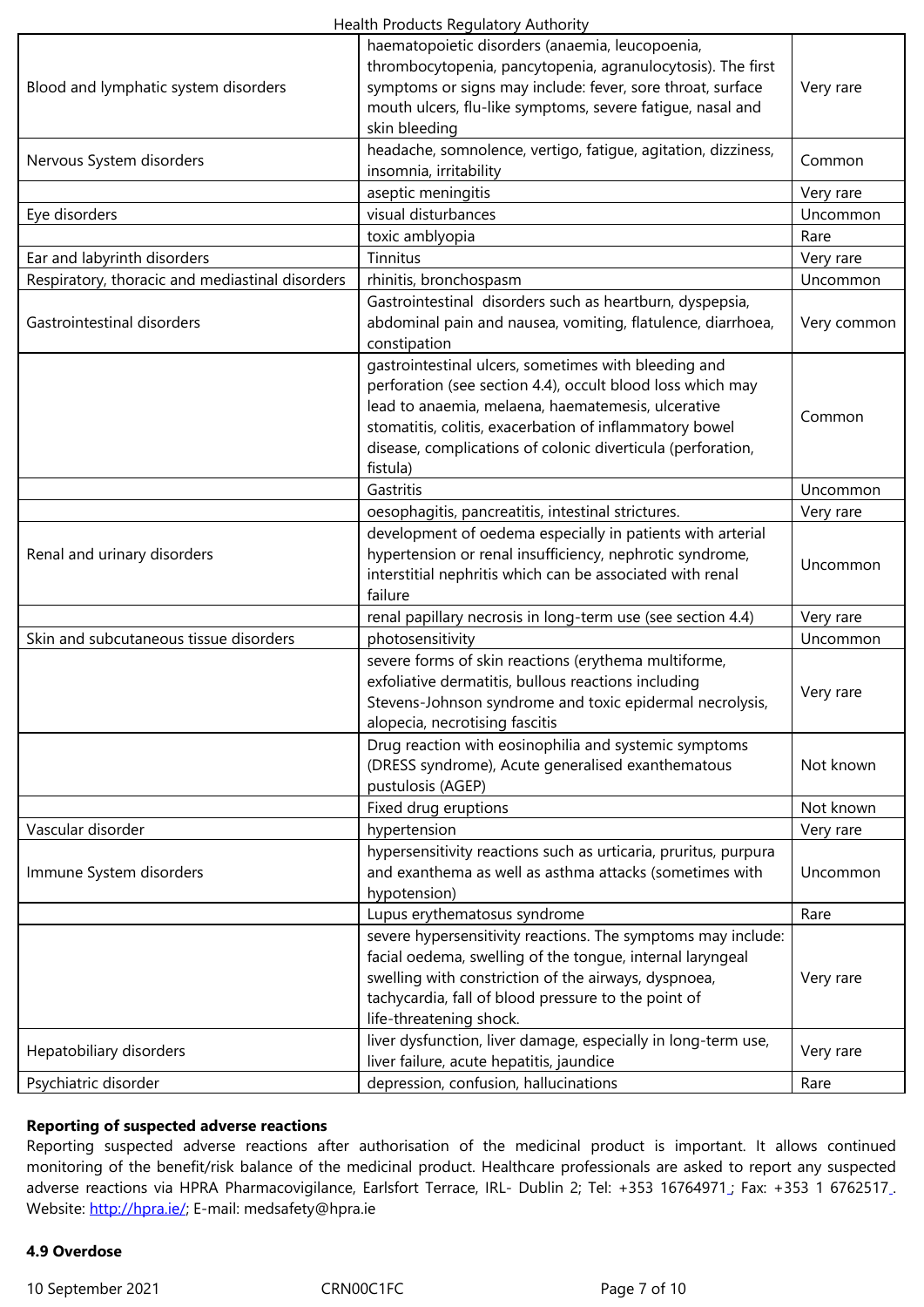# *In serious poisoning metabolic acidosis may occur.*

#### *Symptoms*

Most patients who have ingested clinically important amounts of NSAIDs will develop no more than nausea, vomiting, epigastric pain, or more rarely, diarrhoea. Tinnitus, headache, dizziness, vertigo and gastrointestinal bleeding may also occur. In more serious poisoning, toxicity is seen in the central nervous system, manifesting as drowsiness, occasionally excitation and disorientation or coma. Occasionally patients develop convulsions. Children may also develop myoclonic cramps. In serious poisoning metabolic acidosis may occur and the prothrombin time/INR may be prolonged, probably due to the actions of circulating clotting factors. Acute renal failure, liver damage, hypotension, respiratory depression and cyanosis may occur. Exacerbation of asthma is possible in asthmatics.

#### *Treatment*

Treatment should be symptomatic and supportive and include the maintenance of a clear airway and monitoring of cardiac and vital signs until stable. Gastric emptying or oral administration of activated charcoal is indicated if the patient presents within one hour of ingestion of more than 400 mg per kg of body weight. If Ibuprofen Bril Tablets has already been absorbed, alkaline substances should be administered to promote the excretion of the acid ibuprofen in the urine. If frequent or prolonged, convulsions should be treated with intravenous diazepam or lorazepam. Bronchodilators should be given for asthma. No specific antidote is available.

## **5 PHARMACOLOGICAL PROPERTIES**

## **5.1 Pharmacodynamic properties**

Pharmacotherapeutic group: Anti-inflammatory and antirheumatic products, non-steroids; propionic acid derivatives. ATC code: M01AE01

Ibuprofen is a NSAID that possesses anti-inflammatory, analgesic and antipyretic activity. Animal models for pain and inflammation indicate that ibuprofen effectively inhibits the synthesis of prostaglandins. In humans, ibuprofen reduces pain possibly caused by inflammation or connected with it, swelling and fever. Ibuprofen exerts an inhibitory effect on prostaglandin synthesis by inhibiting the activity of cyclo-oxygenase. In addition ibuprofen has an inhibitory effect on ADP (adenosine diphosphate) or collagen-stimulated platelet aggregation.

Experimental data suggest that ibuprofen may competitively inhibit the effect of low dose acetylsalicylic acid on platelet aggregation when they are dosed concomitantly. Some pharmacodynamic studies show that when single doses of ibuprofen 400 mg were taken within 8 h before or within 30 min after immediate release acetylsalicylic acid dosing (81 mg), a decreased effect of acetylsalicylic acid on the formation of thromboxane or platelet aggregation occurred. Although there are uncertainties regarding extrapolation of these data to the clinical situation, the possibility that regular, long-term use of ibuprofen may reduce the cardioprotective effect of low-dose acetylsalicylic acid cannot be excluded. No clinically relevant effect is considered to be likely for occasional ibuprofen use (see section 4.5).

Ibuprofen inhibits prostaglandin synthesis in the uterus, thereby reducing intrauterine rest and active pressure, the periodic uterine contractions and the amount of prostaglandins released into the circulation. These changes are assumed to explain the alleviation of menstrual pain. Ibuprofen inhibits renal prostaglandin synthesis which can lead to renal insufficiency, fluid retention and heart failure in risk patients (see section 4.3).

Prostaglandins are connected with ovulation and the use of medicinal products inhibiting prostaglandin synthesis may therefore affect the fertility of women (see section 4.4, 4.6 and 5.3).

#### **5.2 Pharmacokinetic properties**

#### *Absorption*

Ibuprofen is rapidly absorbed from the gastrointestinal tract. Peak serum concentrations occur one to two hours after administration.

*Distribution* 

Ibuprofen is rapidly distributed throughout the whole body. The plasma protein binding is approximately 99%.

*Metabolism* 

Ibuprofen is metabolised in the liver (hydroxylation, carboxylation).

*Elimination* 

10 September 2021 CRN00C1FC Page 8 of 10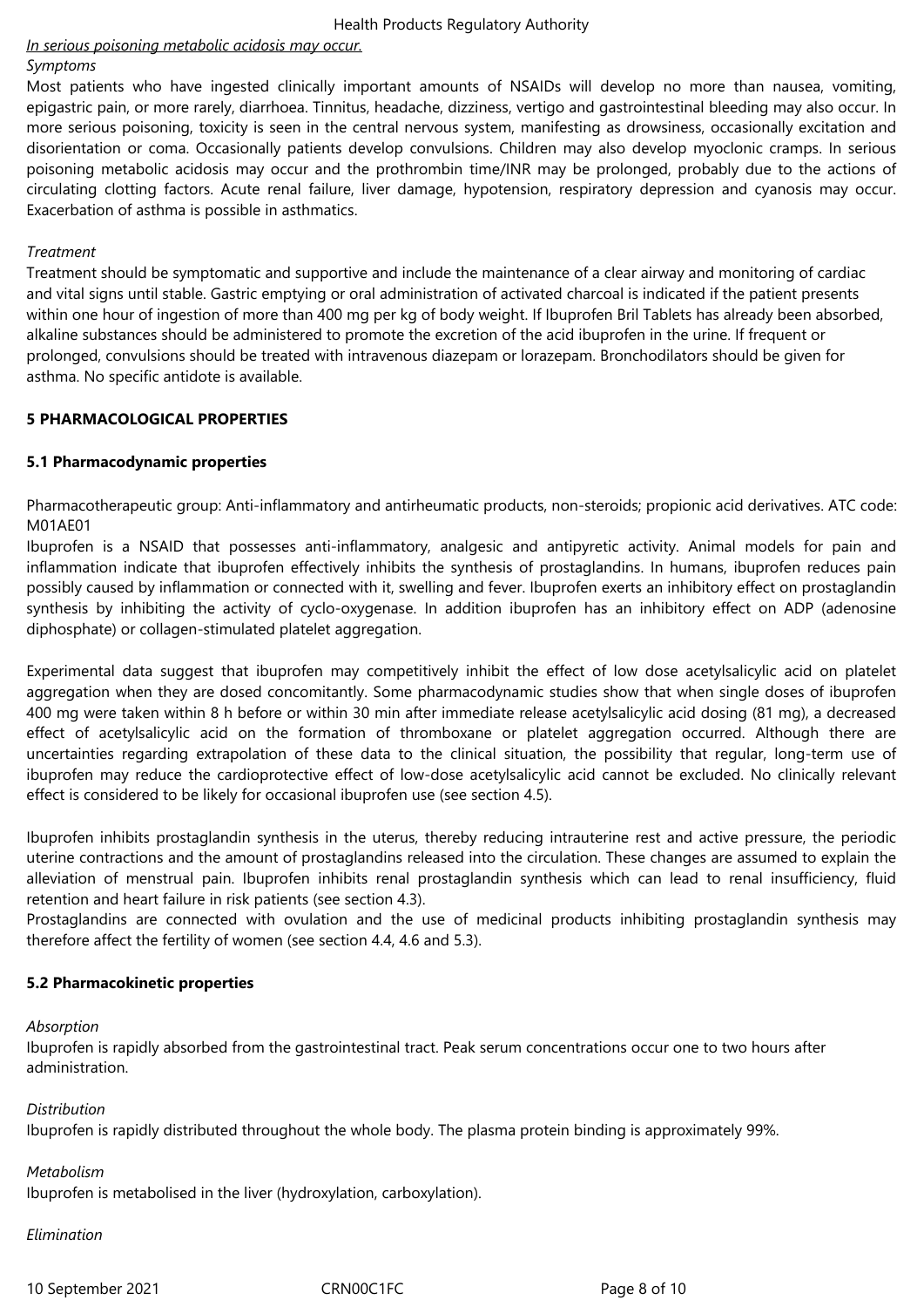The elimination half-life is approximately 2.5 hours in healthy individuals. Pharmacologically inactive metabolites are mainly excreted (90%) by the kidneys but also in bile.

## **5.3 Preclinical safety data**

There are no preclinical data considered relevant to clinical safety beyond data included in other sections of this Summary of product characteristics.

## **6 PHARMACEUTICAL PARTICULARS**

#### **6.1 List of excipients**

#### **The core tablet contains:**

- Microcrystalline cellulose
- Lactose monohydrate
- Croscarmellose sodium
- Colloidal anhydrous silica
- Polyvinyl povidone
- Maize starch
- Sodium lauril sulfate
- Magnesium stearate

#### **The tablet coating contains:**

- Hydroxypropyl cellulose
- Hypromellose
- Macrogol
- Titanium dioxide

#### **6.2 Incompatibilities**

Not applicable

#### **6.3 Shelf life**

3 years

#### **6.4 Special precautions for storage**

This medicinal product does not require any special storage conditions.

#### **6.5 Nature and contents of container**

Opaque PVC/Al blisters packs of 1, 6, 10, 12, 20, 28, 24, 30, 40, 48, 50, 60, 96 and 100 tablets and HDPE container with polypropylene cap containing 12, 20, 28, 24, 30, 40, 48, 50, 60, 96 and 100 tablets.

Not all pack sizes may be marketed.

#### **6.6 Special precautions for disposal and other handling**

No special requirements.

#### **7 MARKETING AUTHORISATION HOLDER**

| Brillpharma (Ireland) Limited |  |
|-------------------------------|--|
| Inniscarra                    |  |
| Main Street                   |  |
| Rathcoole                     |  |
| Dublin                        |  |

10 September 2021 CRN00C1FC Page 9 of 10